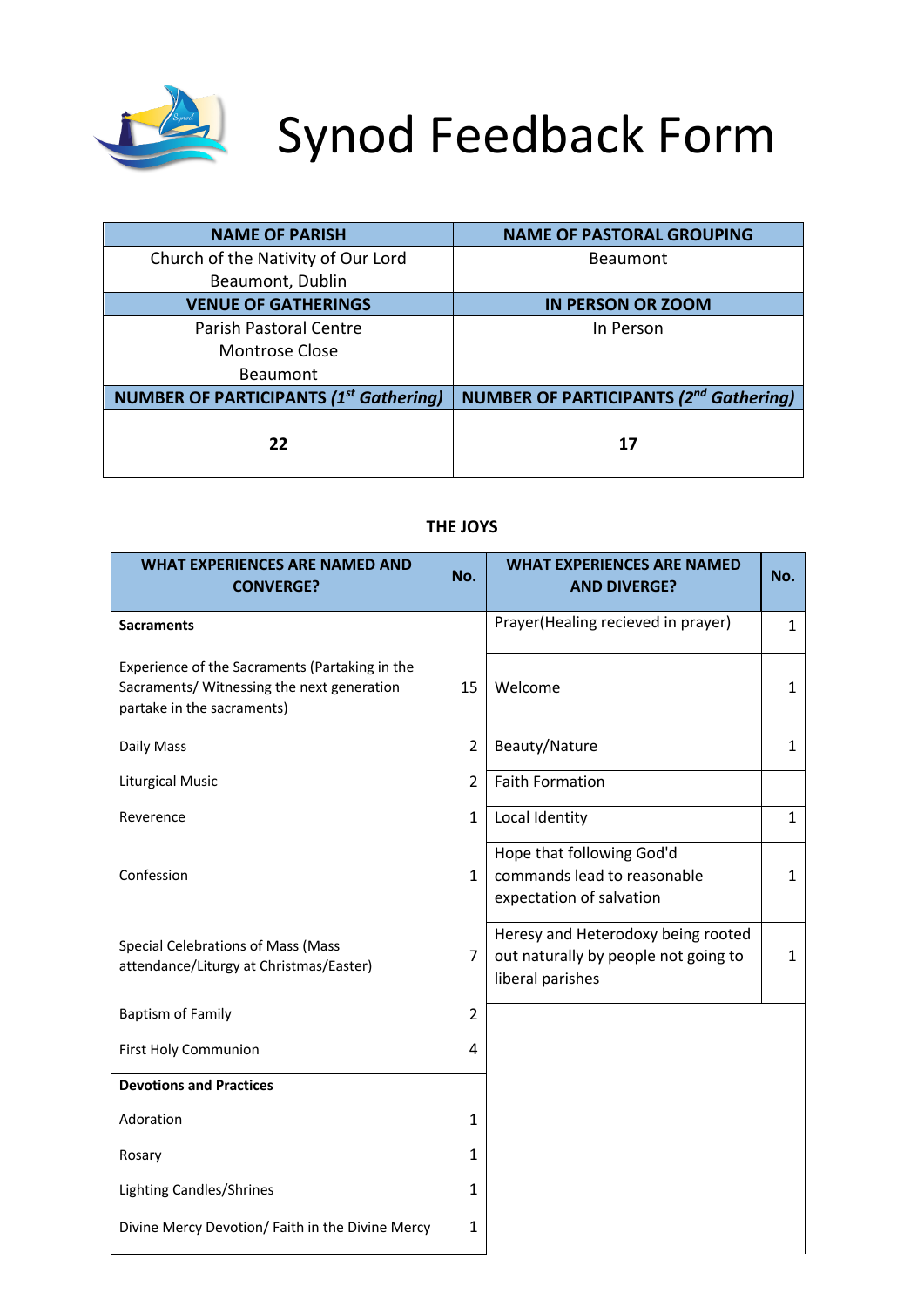| The Church and the Parish Community                                                                                               |                |
|-----------------------------------------------------------------------------------------------------------------------------------|----------------|
| Good Community                                                                                                                    | 9              |
| The Catholic Church (universality/perseverence<br>through ages/being part of the Church/Body of<br>Christ/giving purpose in life) | 5              |
| Gift of Faith                                                                                                                     | $\overline{2}$ |
| Faith of Immigrants (encouraging/Inspiring)                                                                                       | 3              |
| Trust/Hope in God that all will be well with the<br>Church                                                                        | 4              |
| Mission of the Church                                                                                                             | 1              |
| Local Identity                                                                                                                    | $\mathbf{1}$   |
| Leadership                                                                                                                        |                |
| Good priestly leadership(Young priests/<br>Inspiration and encouragement from the parish<br>priests)                              | 4              |
| Pope Francis                                                                                                                      | $\overline{2}$ |
| <b>Commitment of Volunteers</b>                                                                                                   | 4              |
|                                                                                                                                   |                |
| Young people returning to the Church                                                                                              | 3              |

# **THE SORROWS**

| <b>WHAT EXPERIENCES ARE NAMED AND</b><br><b>CONVERGE?</b>              | No.                     | <b>WHAT EXPERIENCES ARE NAMED</b><br><b>AND DIVERGE?</b>  | No. |
|------------------------------------------------------------------------|-------------------------|-----------------------------------------------------------|-----|
| <b>Faith Formation</b>                                                 |                         | Lack of Involvement of Women in<br>Leadership             | 1   |
| No Adult faith formation                                               | 5                       |                                                           |     |
| Lack of Formation for children                                         | 3                       | No Service to the poor                                    | 1   |
| Lack of passing on the faith among adult<br>children to their children | $\overline{\mathbf{c}}$ |                                                           |     |
| No baptisms in families                                                | $\mathbf{1}$            | <b>Banal Liturgies</b>                                    |     |
| Future of the Church                                                   | $\mathbf{1}$            |                                                           |     |
|                                                                        |                         |                                                           |     |
| <b>Community and Commitment</b>                                        |                         | Pushing orthodox young people away                        | 1   |
| Lack of Strong/Loving Community                                        | $\overline{2}$          |                                                           |     |
| Lack of Altar Servers                                                  | 1                       | Wrong foundations of<br>reasoning (wrong ideas of freedom | 1   |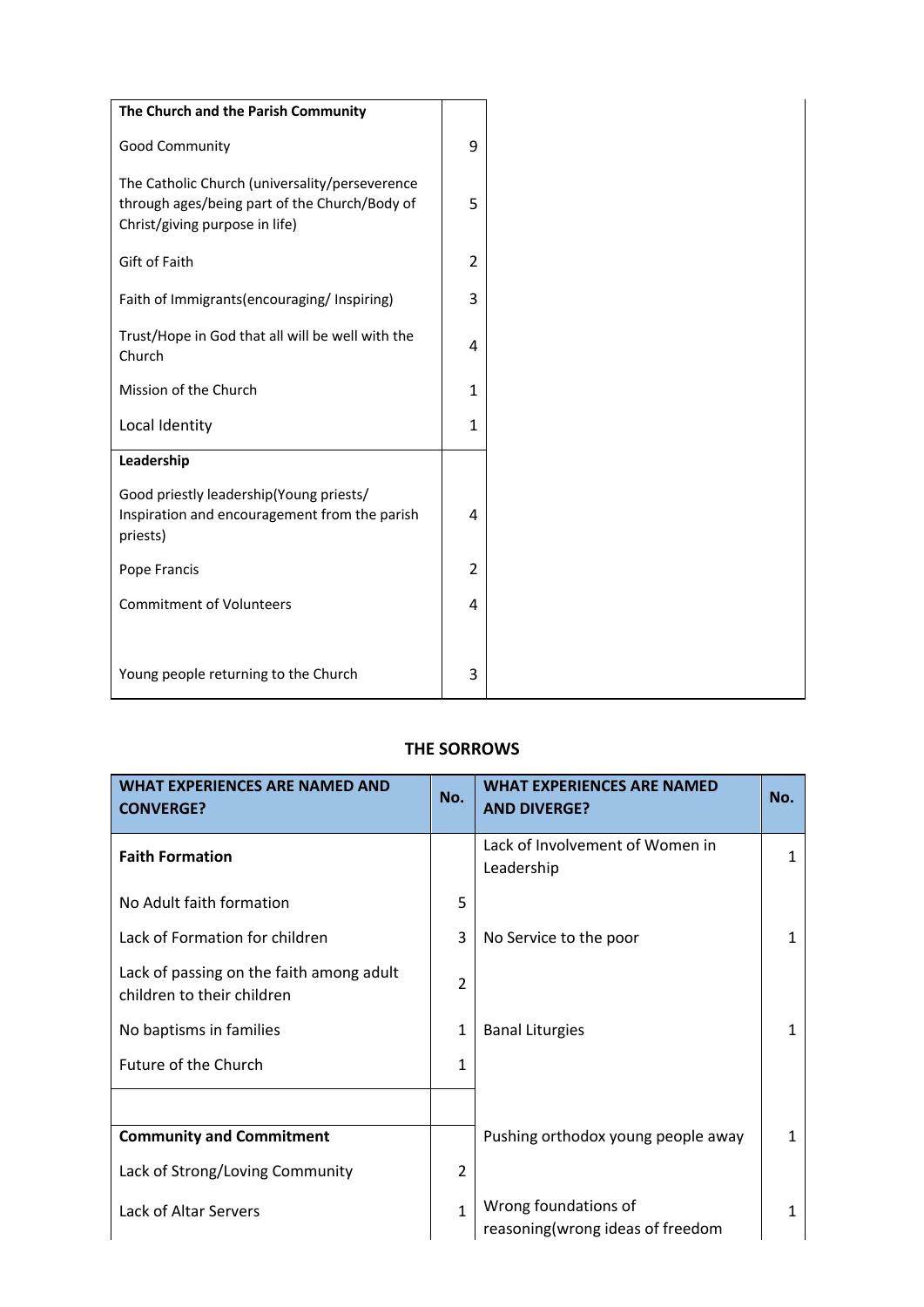|                                                                                                                       |              | and truth)                                                                                        |              |
|-----------------------------------------------------------------------------------------------------------------------|--------------|---------------------------------------------------------------------------------------------------|--------------|
| Lack of Mens groups                                                                                                   | $\mathbf{1}$ |                                                                                                   |              |
|                                                                                                                       |              | No Evangelisation zeal                                                                            | $\mathbf{1}$ |
| Leadership                                                                                                            |              |                                                                                                   |              |
| Priests/Bishops promoting or allowing anti<br>catholic teachings.                                                     | 3            | Lack of compassion and reaching out<br>to people who have been divorced<br>and remarried and LGBT | 1            |
| Timid Heirarchy in the face of media and<br>public attacks on the Church                                              | 2            |                                                                                                   |              |
| <b>Vocations</b>                                                                                                      |              | Wrong image of God(Fearful)                                                                       | $\mathbf{1}$ |
| Lack of Vocations to Priesthood/Religious<br>life                                                                     | 5            |                                                                                                   |              |
| Visibility of priests and Religious(in dress)                                                                         | 1            | No Masses for Children                                                                            | $\mathbf{1}$ |
|                                                                                                                       |              |                                                                                                   |              |
| <b>Declining Faith</b>                                                                                                |              |                                                                                                   |              |
| Declining faith and practice of the Faith                                                                             | 3            |                                                                                                   |              |
| Lack of the youth at the Church                                                                                       | 3            |                                                                                                   |              |
| Lack of participation of the Laity                                                                                    | 1            |                                                                                                   |              |
| Lack of attendance at mass and sacraments                                                                             | 2            |                                                                                                   |              |
| Pushing out of the Church in educational<br>institutions                                                              | 1            |                                                                                                   |              |
| Young people drawn away due to peer<br>pressure                                                                       | 1            |                                                                                                   |              |
|                                                                                                                       |              |                                                                                                   |              |
| <b>Abuse Scandals</b>                                                                                                 |              |                                                                                                   |              |
| Abuse of Children and others                                                                                          | 3            |                                                                                                   |              |
| Scandals and Leadership response. Slow<br>response towards survivors and lack of<br>justice towards offending clergy. | 4            |                                                                                                   |              |
| Lost faith due to abuse and response                                                                                  | 1            |                                                                                                   |              |
| Clergy sex abuse coverup                                                                                              | 3            |                                                                                                   |              |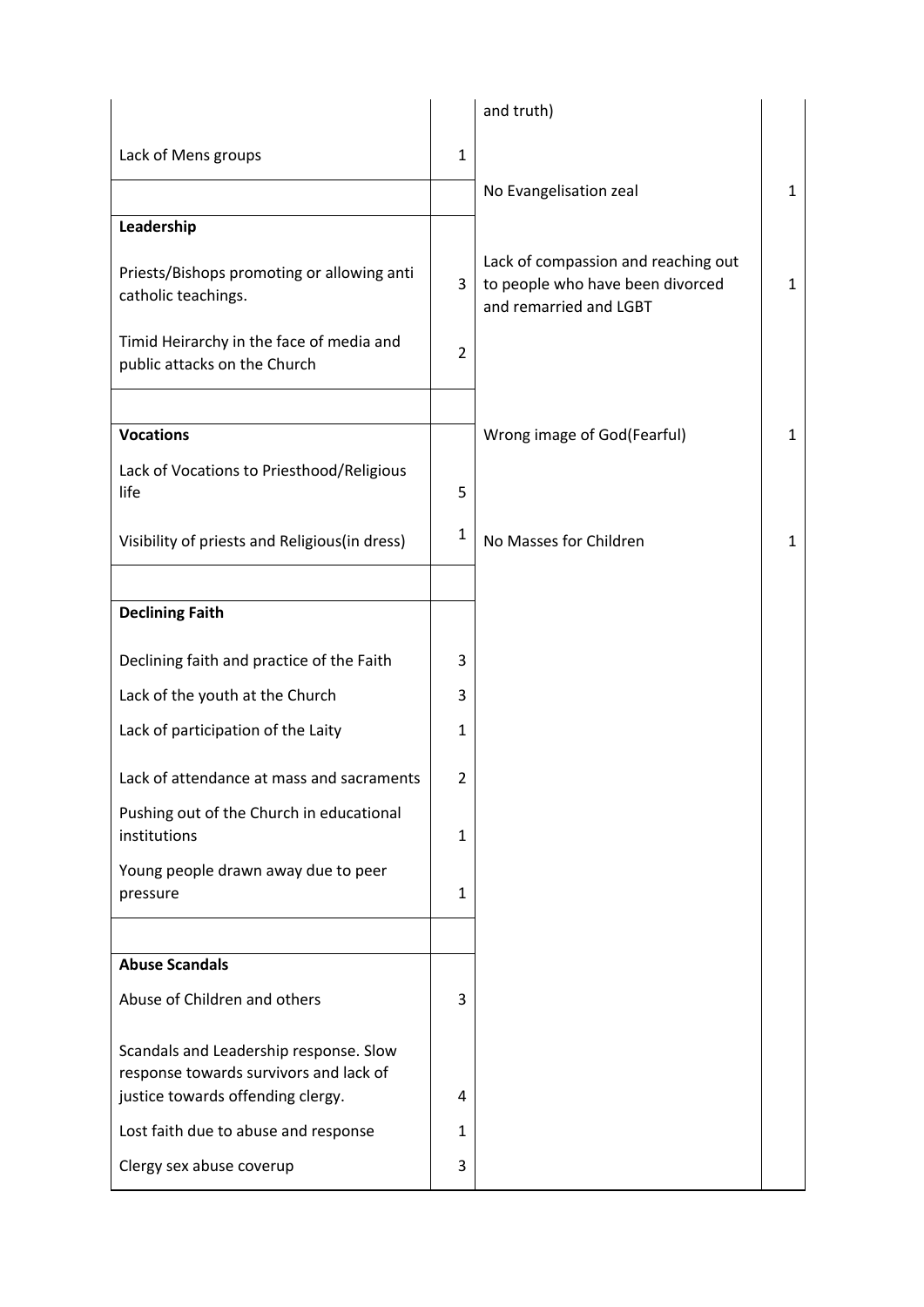## **THE HOPES**

| <b>WHAT EXPERIENCES ARE NAMED AND</b><br><b>CONVERGE?</b>                                                       | No.            | <b>WHAT EXPERIENCES ARE NAMED</b><br><b>AND DIVERGE?</b>                                               | No.          |
|-----------------------------------------------------------------------------------------------------------------|----------------|--------------------------------------------------------------------------------------------------------|--------------|
| Leadership                                                                                                      |                | Liberalism and Corruption in Vatican<br>and Dioceses will be rooted out.                               | 1            |
| Pope Francis                                                                                                    | 3              |                                                                                                        |              |
| Hope of a unified heirarchy standing agaisnt<br>secularism and political                                        | $\overline{2}$ | Hope of Transparency(Confidence of<br>laity in leaders of the Church)                                  | $\mathbf{1}$ |
| Youth                                                                                                           |                |                                                                                                        |              |
| Goodwill of youth (stepping stone to<br>formation)                                                              | $\mathbf{1}$   | Remnant of Catholic Values in<br>Society/Hope of Discussion of faith and<br>catholic values in society | $\mathbf{1}$ |
| Evangelisation of young people/ young people<br>returning to faith                                              | 6              |                                                                                                        |              |
| Orthodoxy, Desire for holiness and return to<br>basics (philosophical and theological tradition)<br>among youth | 3              | Humanitarian Response to Ukraine                                                                       | 1            |
| Evangelisation                                                                                                  |                |                                                                                                        |              |
| Renewal programme in this parish                                                                                | $\mathbf 1$    | Hope of church services for all age<br>groups                                                          | 1            |
| Young priests and nuns                                                                                          | $\overline{2}$ |                                                                                                        |              |
| Foreign priest evangelising                                                                                     | $\mathbf 1$    | <b>Observed Reverence to Eucharist</b>                                                                 | $\mathbf{1}$ |
| <b>Formation</b>                                                                                                |                |                                                                                                        |              |
| <b>Adult Faith formation</b>                                                                                    | $\mathbf 1$    |                                                                                                        |              |
| <b>Hope of Training Leaders</b><br>Faith formation of children/childreen sharing                                | 1              |                                                                                                        |              |
| faith stories                                                                                                   | $\overline{2}$ |                                                                                                        |              |
| <b>Community</b>                                                                                                |                |                                                                                                        |              |
| Generational mix at mass                                                                                        | $\overline{2}$ |                                                                                                        |              |
| Church groups                                                                                                   | 1              |                                                                                                        |              |
| Hope of small groups in building<br>community                                                                   | 1              |                                                                                                        |              |
| Hope of Active participation of people at<br>mass and other Church activities                                   | $\overline{2}$ |                                                                                                        |              |
| Open Church welcoming everyone                                                                                  | $\mathbf{1}$   |                                                                                                        |              |
| <b>Faith &amp; The Catholic Church</b>                                                                          |                |                                                                                                        |              |
| Universality of the Church                                                                                      |                |                                                                                                        |              |
| Perseverance of the Faith (People and the                                                                       |                |                                                                                                        |              |
| Church)                                                                                                         | $\overline{2}$ |                                                                                                        |              |
| Faith of Immigrants (re-evangelisation)                                                                         | 3              |                                                                                                        |              |
| Presence of the Holy Spirit in the Church                                                                       | $\overline{2}$ |                                                                                                        |              |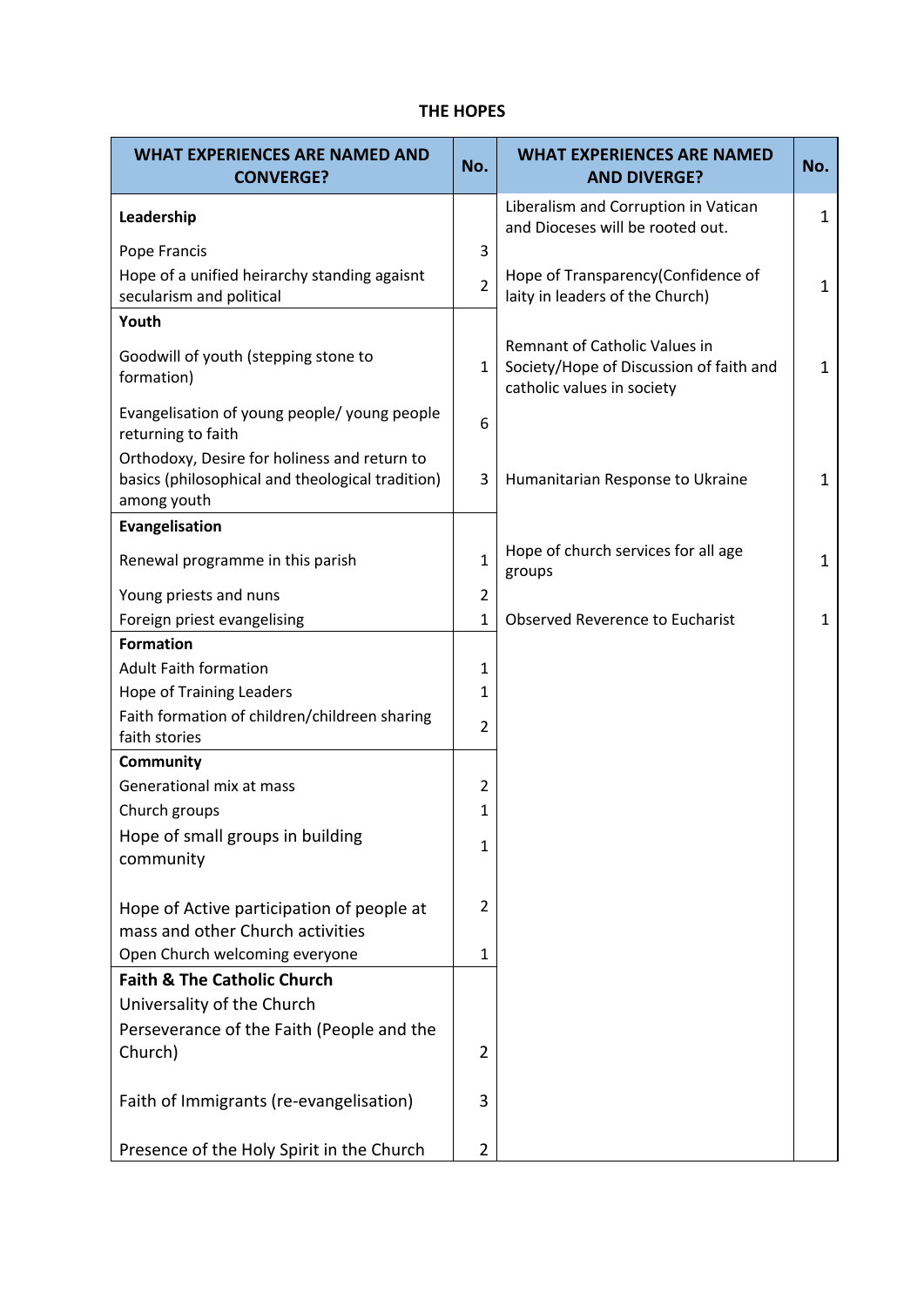## **THE FEARS**

| <b>WHAT EXPERIENCES ARE NAMED AND</b><br><b>CONVERGE?</b>         | No.                     | <b>WHAT EXPERIENCES ARE NAMED AND</b><br><b>DIVERGE?</b>                | No. |
|-------------------------------------------------------------------|-------------------------|-------------------------------------------------------------------------|-----|
| Youth                                                             | $\overline{2}$          | Synodal process being interfered with at<br>higher levels of the Clergy |     |
| Lack of youth involvement                                         | $\mathbf{1}$            |                                                                         |     |
| No groups for teenagers to share faith<br>stories                 | $\mathbf{1}$            | Loss of Tradition (Latin Mass etc.)                                     |     |
| <b>Public perception of the Church</b>                            | 13                      |                                                                         |     |
| Political and media and societal bias<br>against the Church       | 7                       | Churches closing down                                                   |     |
| Lack of involvement of women in higher<br>positions in the Church | 3                       |                                                                         |     |
| People leaving the Church                                         | $\overline{2}$          | No mass in the future                                                   |     |
| Extreme secularism                                                | $\mathbf{1}$            |                                                                         |     |
| <b>Faith Formation</b>                                            | $\overline{\mathbf{z}}$ | Lack of loving commmunity                                               |     |
| Lack of faith formation                                           | $\overline{2}$          |                                                                         |     |
| Bad (or lack of) formation of children in<br>schools              | $\overline{2}$          | Decline of interest in social and<br>economic issues                    |     |
| Confusion on Church teachings                                     | $\mathbf{1}$            |                                                                         |     |
| Negative influence of social media                                | $\mathbf{1}$            |                                                                         |     |
| Attachment to earthly things                                      | 1                       |                                                                         |     |
| Leadership                                                        | 8                       |                                                                         |     |
| Heirarchy not standing up for the Faith                           | 3                       |                                                                         |     |
| Lack of serious faith in heirarchy                                | 1                       |                                                                         |     |
| Churches closed during two easters                                | 1                       |                                                                         |     |
| Clericalism                                                       | $\mathbf{1}$            |                                                                         |     |
| Anti Catholic agenda among Church leaders                         | 1                       |                                                                         |     |
| Church acting like an NGO                                         | $\mathbf{1}$            |                                                                         |     |
| Evangelisation                                                    | 4                       |                                                                         |     |
| lack of evangelisation                                            | 1                       |                                                                         |     |
| Lack of undersdanding of evangelisation                           | $\mathbf{1}$            |                                                                         |     |